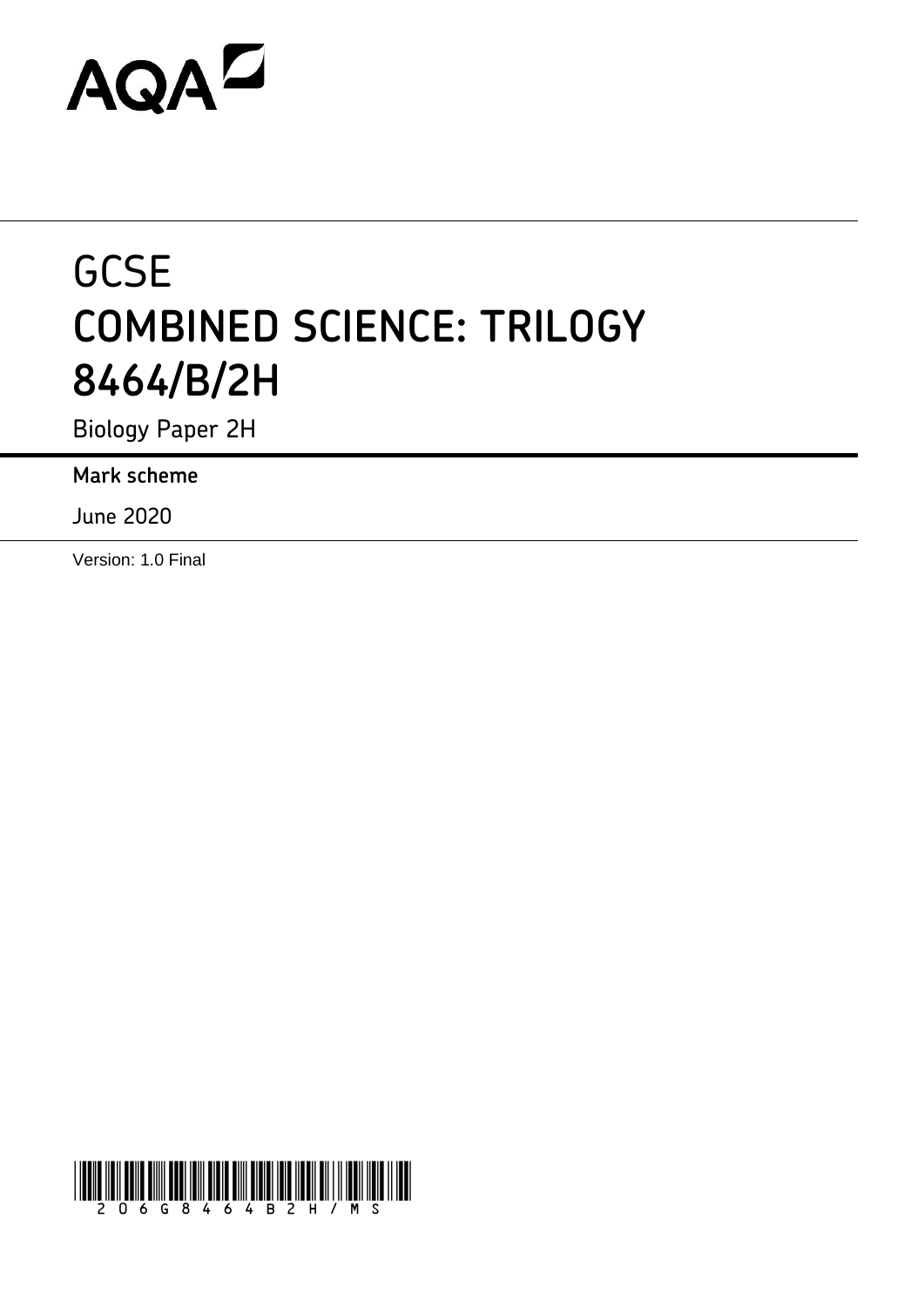Mark schemes are prepared by the Lead Assessment Writer and considered, together with the relevant questions, by a panel of subject teachers. This mark scheme includes any amendments made at the standardisation events which all associates participate in and is the scheme which was used by them in this examination. The standardisation process ensures that the mark scheme covers the students' responses to questions and that every associate understands and applies it in the same correct way. As preparation for standardisation each associate analyses a number of students' scripts. Alternative answers not already covered by the mark scheme are discussed and legislated for. If, after the standardisation process, associates encounter unusual answers which have not been raised they are required to refer these to the Lead Examiner.

It must be stressed that a mark scheme is a working document, in many cases further developed and expanded on the basis of students' reactions to a particular paper. Assumptions about future mark schemes on the basis of one year's document should be avoided; whilst the guiding principles of assessment remain constant, details will change, depending on the content of a particular examination paper.

Further copies of this mark scheme are available from aqa.org.uk

#### **Copyright information**

AQA retains the copyright on all its publications. However, registered schools/colleges for AQA are permitted to copy material from this booklet for their own internal use, with the following important exception: AQA cannot give permission to schools/colleges to photocopy any material that is acknowledged to a third party even for internal use within the centre.

Copyright © 2020 AQA and its licensors. All rights reserved.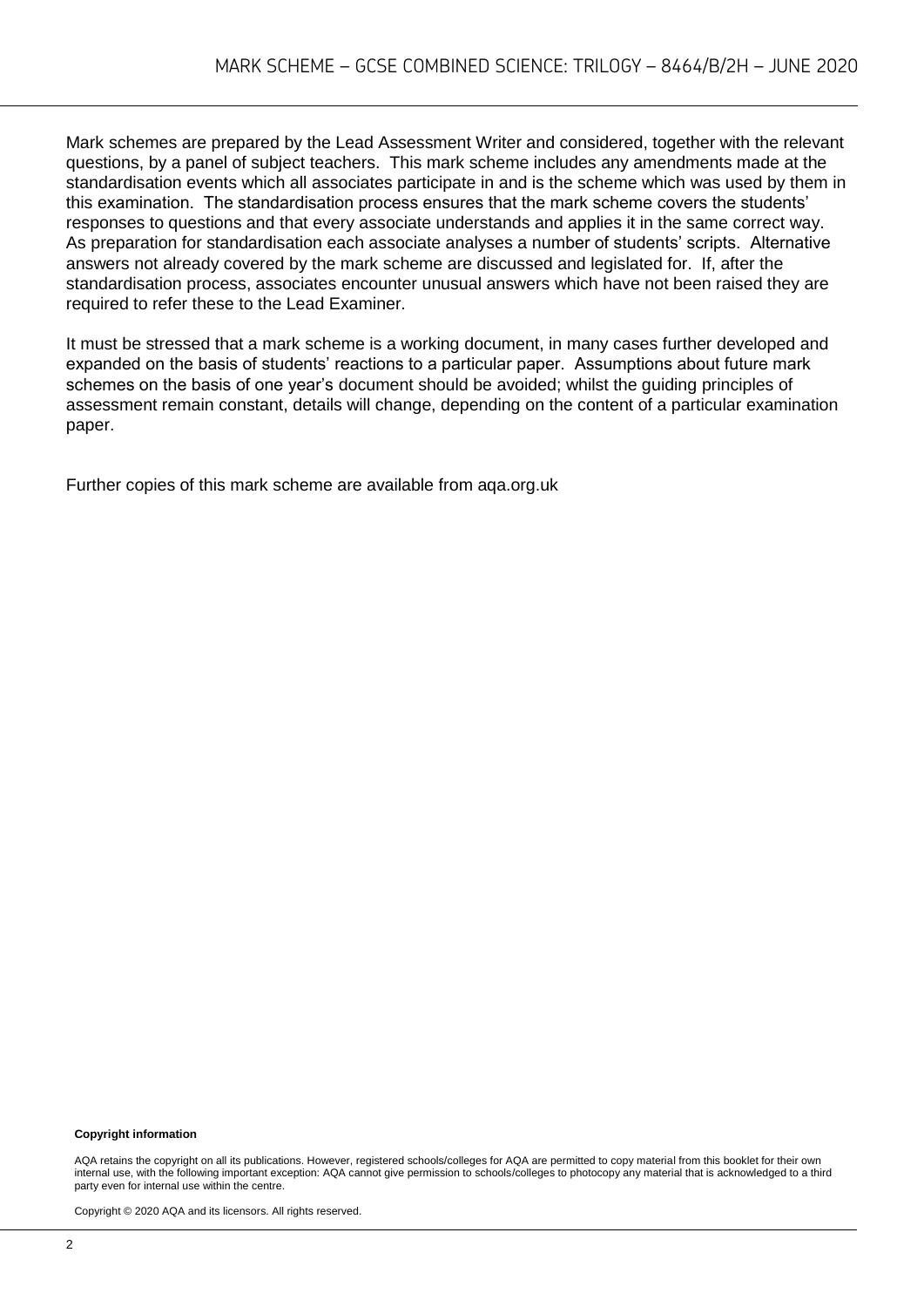# Information to Examiners

# 1. General

The mark scheme for each question shows:

- the marks available for each part of the question
- the total marks available for the question
- the typical answer or answers which are expected
- extra information to help the Examiner make his or her judgement
- the Assessment Objectives, level of demand and specification content that each question is intended to cover.

The extra information is aligned to the appropriate answer in the left-hand part of the mark scheme and should only be applied to that item in the mark scheme.

At the beginning of a part of a question a reminder may be given, for example: where consequential marking needs to be considered in a calculation; or the answer may be on the diagram or at a different place on the script.

In general the right-hand side of the mark scheme is there to provide those extra details which confuse the main part of the mark scheme yet may be helpful in ensuring that marking is straightforward and consistent.

## 2. Emboldening and underlining

- **2.1** In a list of acceptable answers where more than one mark is available 'any **two** from' is used, with the number of marks emboldened. Each of the following bullet points is a potential mark.
- **2.2** A bold **and** is used to indicate that both parts of the answer are required to award the mark.
- **2.3** Alternative answers acceptable for a mark are indicated by the use of **or**. Different terms in the mark scheme are shown by a / ; eg allow smooth / free movement.
- **2.4** Any wording that is underlined is essential for the marking point to be awarded.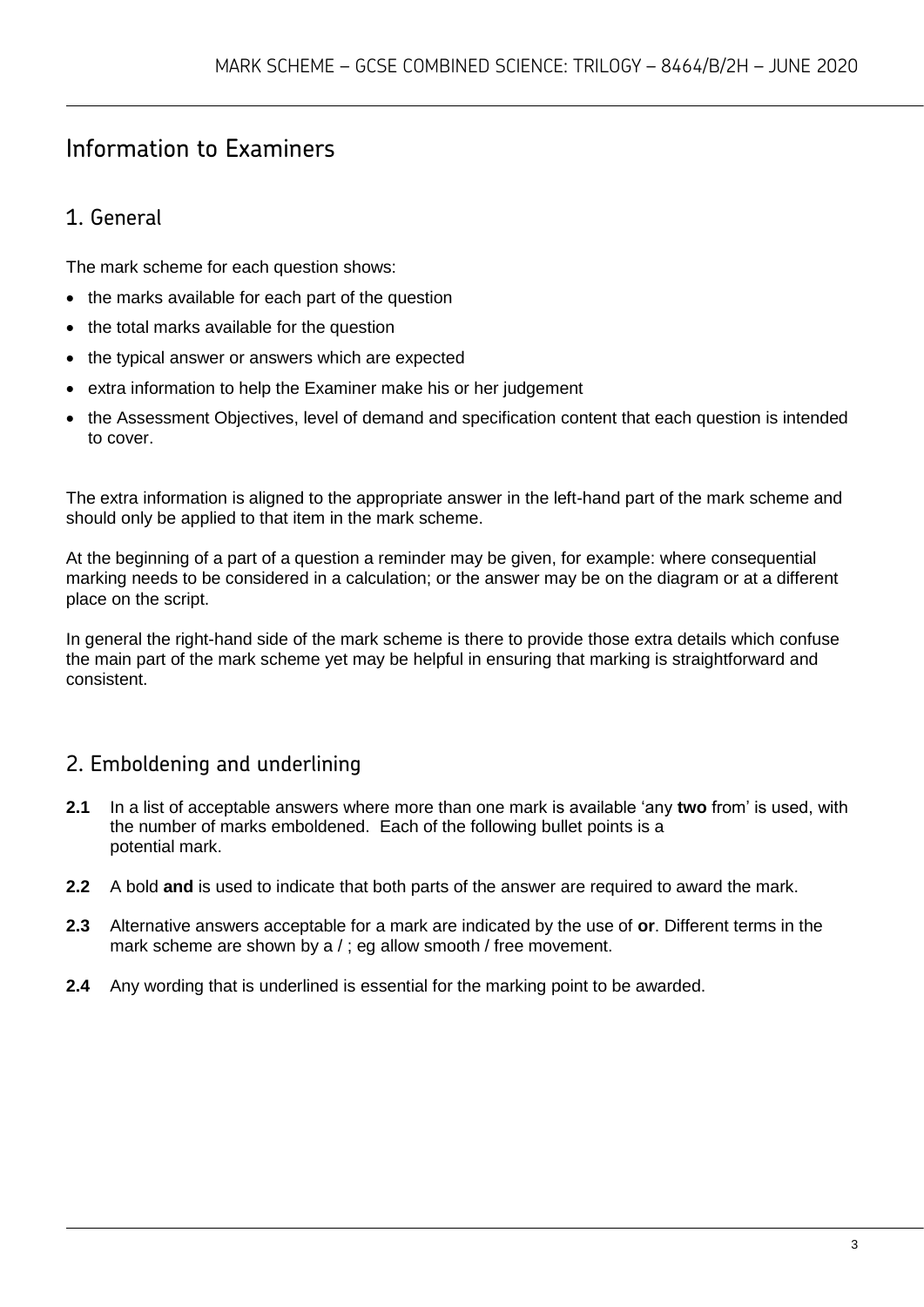### 3. Marking points

#### **3.1 Marking of lists**

This applies to questions requiring a set number of responses, but for which students have provided extra responses. The general principle to be followed in such a situation is that 'right + wrong = wrong'.

Each error / contradiction negates each correct response. So, if the number of error / contradictions equals or exceeds the number of marks available for the question, no marks can be awarded.

However, responses considered to be neutral (indicated as \* in example 1) are not penalised.

Example 1: What is the pH of an acidic solution?

**[1 mark]**

| <b>Student</b> | <b>Response</b> | <b>Marks</b><br>awarded |
|----------------|-----------------|-------------------------|
|                | green, 5        |                         |
|                | red $*$ , 5     |                         |
|                | red*, 8         |                         |

Example 2: Name two planets in the solar system.

**[2 marks]**

| <b>Student</b> | <b>Response</b>     | <b>Marks awarded</b> |  |  |
|----------------|---------------------|----------------------|--|--|
|                | Neptune, Mars, Moon |                      |  |  |
|                | Neptune, Sun, Mars, |                      |  |  |
|                | Moon                |                      |  |  |

#### **3.2 Use of chemical symbols / formulae**

If a student writes a chemical symbol / formula instead of a required chemical name, full credit can be given if the symbol / formula is correct and if, in the context of the question, such action is appropriate.

#### **3.3 Marking procedure for calculations**

Marks should be awarded for each stage of the calculation completed correctly, as students are instructed to show their working. Full marks can, however, be given for a correct numerical answer, without any working shown.

#### **3.4 Interpretation of 'it'**

Answers using the word 'it' should be given credit only if it is clear that the 'it' refers to the correct subject.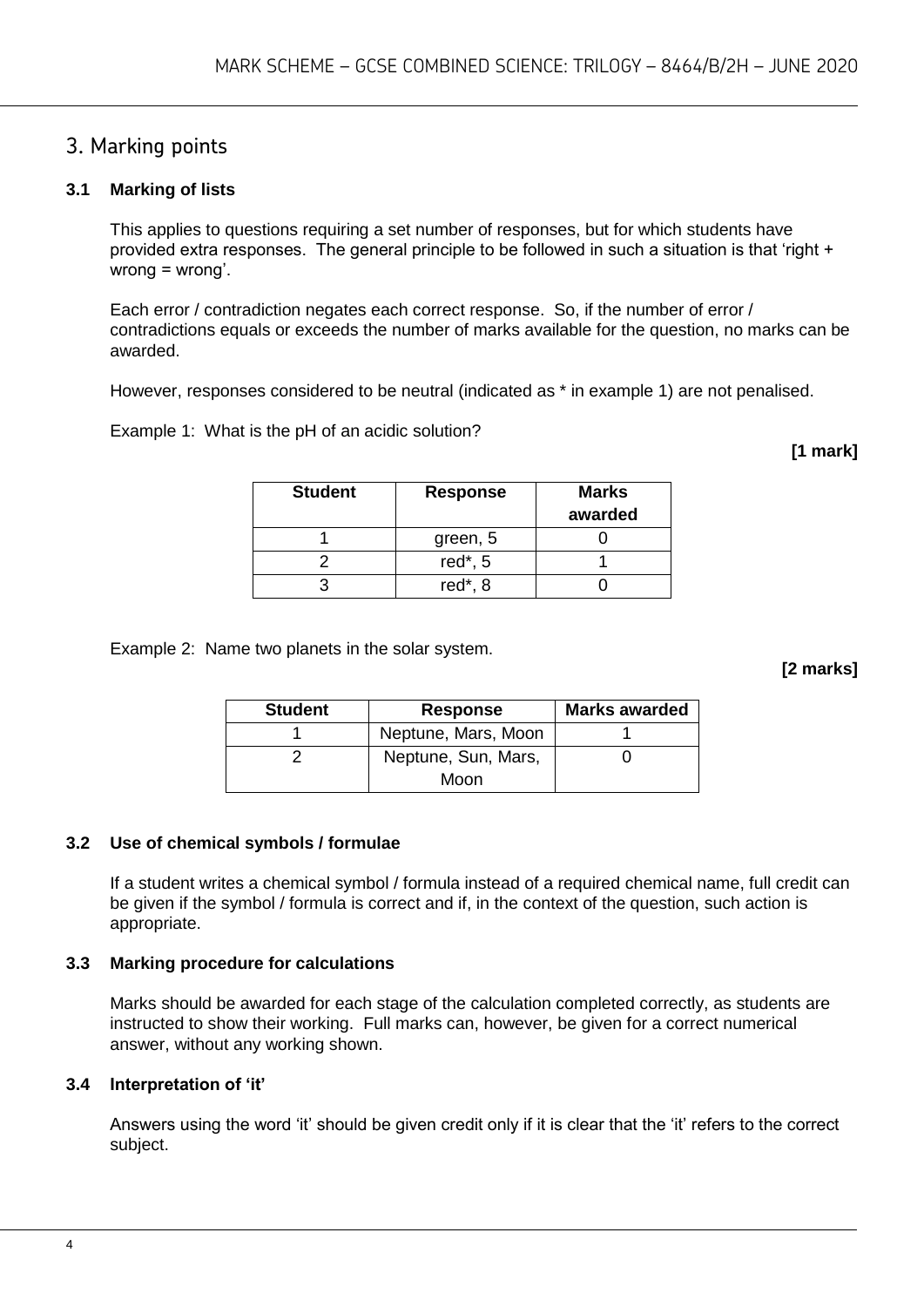#### **3.5 Errors carried forward**

Any error in the answers to a structured question should be penalised once only.

Papers should be constructed in such a way that the number of times errors can be carried forward is kept to a minimum. Allowances for errors carried forward are most likely to be restricted to calculation questions and should be shown by the abbreviation ecf in the marking scheme.

#### **3.6 Phonetic spelling**

The phonetic spelling of correct scientific terminology should be credited **unless** there is a possible confusion with another technical term.

#### **3.7 Brackets**

(…..) are used to indicate information which is not essential for the mark to be awarded but is included to help the examiner identify the sense of the answer required.

#### **3.8 Allow**

In the mark scheme additional information, 'allow' is used to indicate creditworthy alternative answers.

#### **3.9 Ignore**

Ignore is used when the information given is irrelevant to the question or not enough to gain the marking point. Any further correct amplification could gain the marking point.

#### **3.10 Do not accept**

Do **not** accept means that this is a wrong answer which, even if the correct answer is given as well, will still mean that the mark is not awarded.

#### 4. Level of response marking instructions

Extended response questions are marked on level of response mark schemes.

- Level of response mark schemes are broken down into levels, each of which has a descriptor.
- The descriptor for the level shows the average performance for the level.
- There are two marks in each level.

Before you apply the mark scheme to a student's answer, read through the answer and annotate it (as instructed) to show the qualities that are being looked for. You can then apply the mark scheme.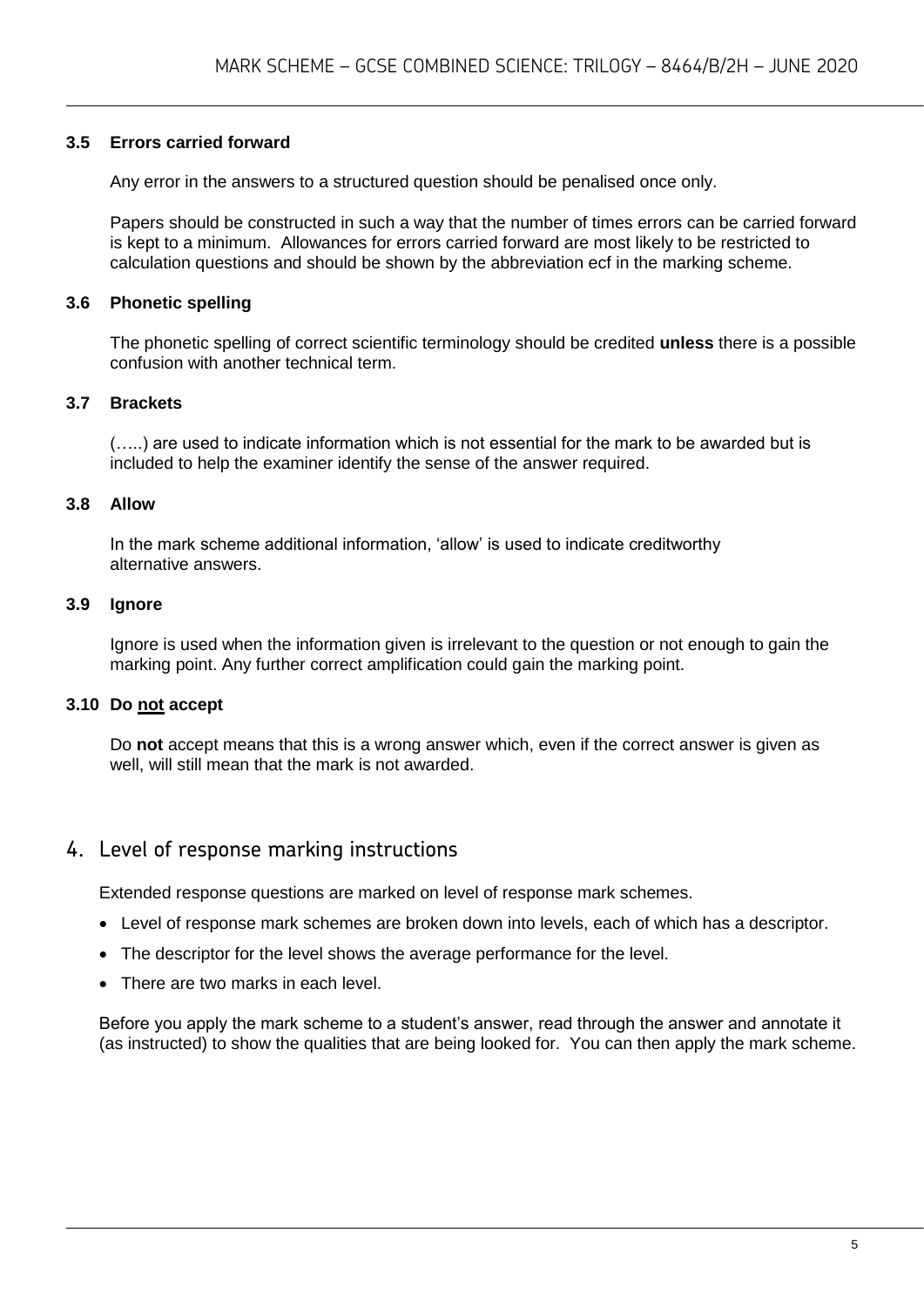#### **Step 1: Determine a level**

Start at the lowest level of the mark scheme and use it as a ladder to see whether the answer meets the descriptor for that level. The descriptor for the level indicates the different qualities that might be seen in the student's answer for that level. If it meets the lowest level then go to the next one and decide if it meets this level, and so on, until you have a match between the level descriptor and the answer.

When assigning a level you should look at the overall quality of the answer. Do **not** look to penalise small and specific parts of the answer where the student has not performed quite as well as the rest. If the answer covers different aspects of different levels of the mark scheme you should use a best fit approach for defining the level.

Use the variability of the response to help decide the mark within the level, ie if the response is predominantly level 2 with a small amount of level 3 material it would be placed in level 2 but be awarded a mark near the top of the level because of the level 3 content.

#### **Step 2: Determine a mark**

Once you have assigned a level you need to decide on the mark. The descriptors on how to allocate marks can help with this.

The exemplar materials used during standardisation will help. There will be an answer in the standardising materials which will correspond with each level of the mark scheme. This answer will have been awarded a mark by the Lead Examiner. You can compare the student's answer with the example to determine if it is the same standard, better or worse than the example. You can then use this to allocate a mark for the answer based on the Lead Examiner's mark on the example.

You may well need to read back through the answer as you apply the mark scheme to clarify points and assure yourself that the level and the mark are appropriate.

Indicative content in the mark scheme is provided as a guide for examiners. It is not intended to be exhaustive and you must credit other valid points. Students do **not** have to cover all of the points mentioned in the indicative content to reach the highest level of the mark scheme.

You should ignore any irrelevant points made. However, full marks can be awarded only if there are no incorrect statements that contradict a correct response.

An answer which contains nothing of relevance to the question must be awarded no marks.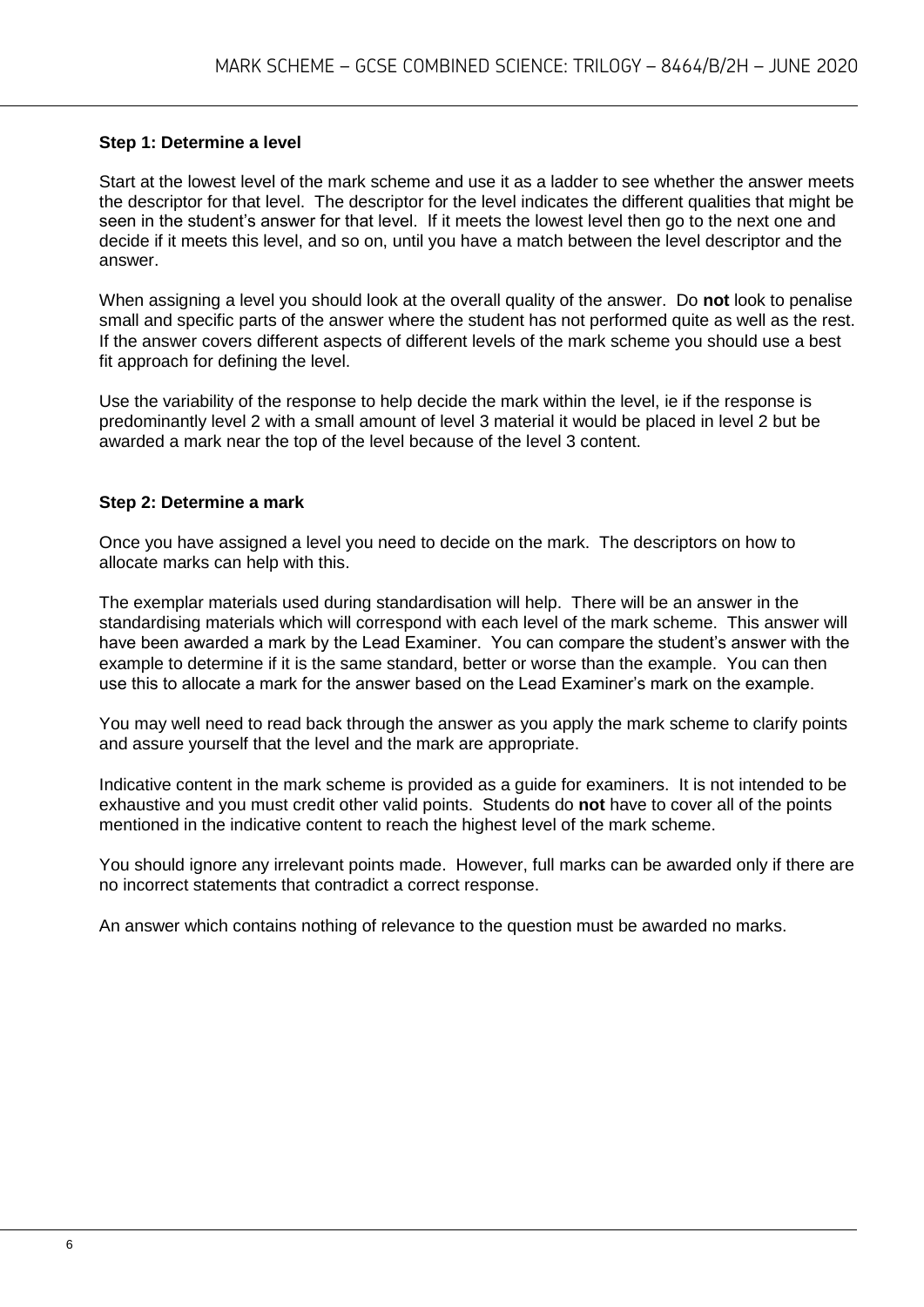| Question | <b>Answers</b>                                                                                                       | <b>Extra information</b>                                                                                             | <b>Mark</b>  | <b>AO</b> /<br>Spec. Ref.  |
|----------|----------------------------------------------------------------------------------------------------------------------|----------------------------------------------------------------------------------------------------------------------|--------------|----------------------------|
| 01.1     |                                                                                                                      |                                                                                                                      | 1            | AO <sub>2</sub><br>4.6.1.3 |
| 01.2     | any one from:<br>• 2 strands / chains that are<br>twisted / coiled / spiralled<br>• double helix<br>• (long) polymer | allow cross links between 2<br>strands / chains<br>allow reference to nucleotides or<br>sugars, phosphates and bases | 1            | AO <sub>1</sub><br>4.6.1.3 |
| 01.3     | amino acids<br>protein                                                                                               | in this order only<br>allow polypeptide                                                                              | 1<br>1       | AO <sub>1</sub><br>4.6.1.3 |
| 01.4     | all the genetic material (of an<br>organism)                                                                         | allow DNA / genes for genetic<br>material<br>ignore chromosomes                                                      | 1            | AO <sub>1</sub><br>4.6.1.3 |
| 01.5     | tracing how aboriginal people<br>spread across Australia                                                             |                                                                                                                      | $\mathbf{1}$ | AO <sub>2</sub><br>4.6.1.3 |
| 01.6     | variation                                                                                                            | ignore genetic/environmental                                                                                         | $\mathbf{1}$ | AO1<br>4.6.2.1             |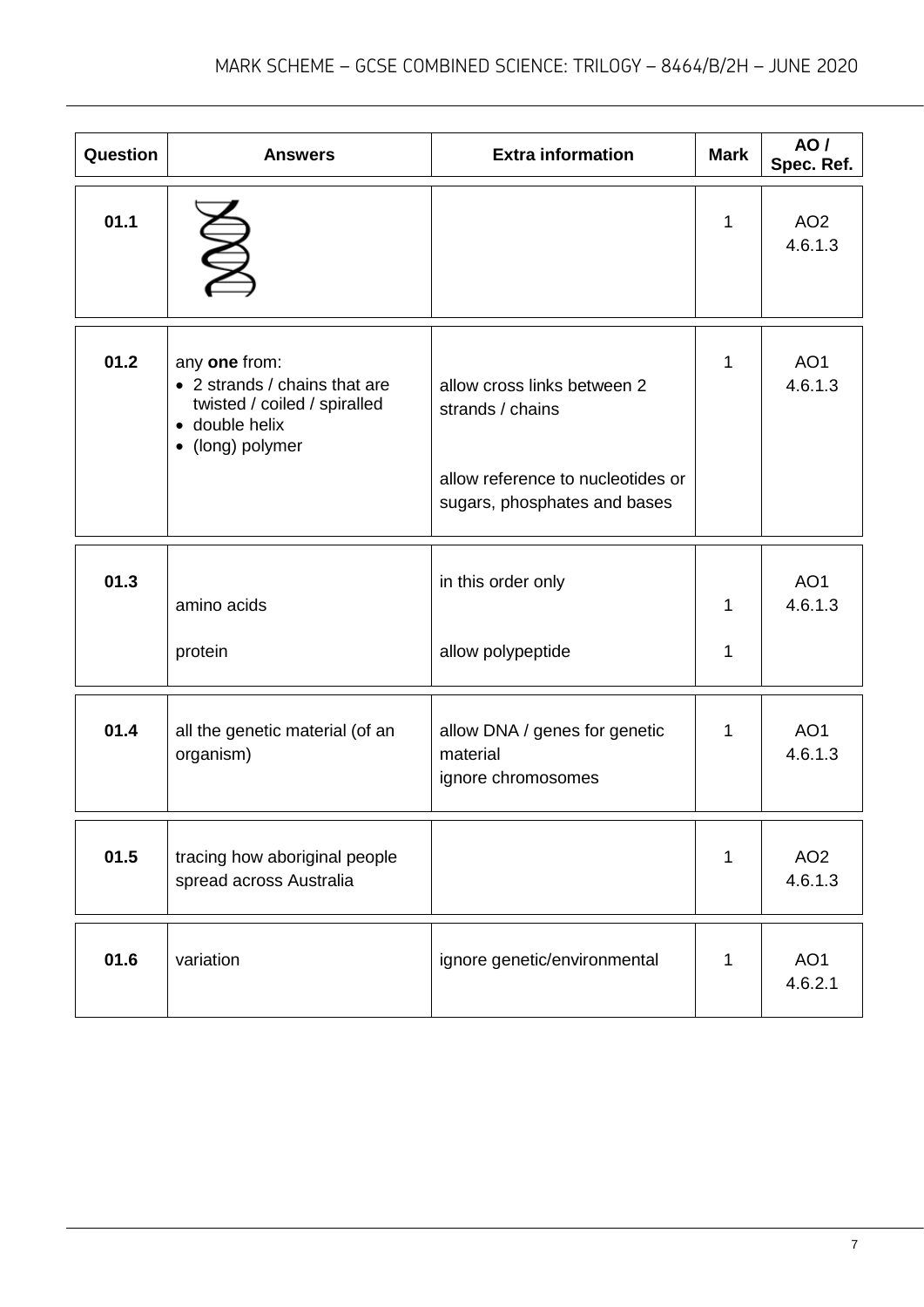| 01.7         | stronger / larger (shell)<br>(so) more likely to (survive and)<br>breed<br>or<br>(so) more likely to (survive and)<br>pass on genes<br><b>OR</b><br>(better) camouflaged (1)<br>(so) less likely to be eaten and<br>will breed more (1) | 1<br>1 | AO <sub>2</sub><br>4.6.2.2 |
|--------------|-----------------------------------------------------------------------------------------------------------------------------------------------------------------------------------------------------------------------------------------|--------|----------------------------|
| <b>Total</b> |                                                                                                                                                                                                                                         | 9      |                            |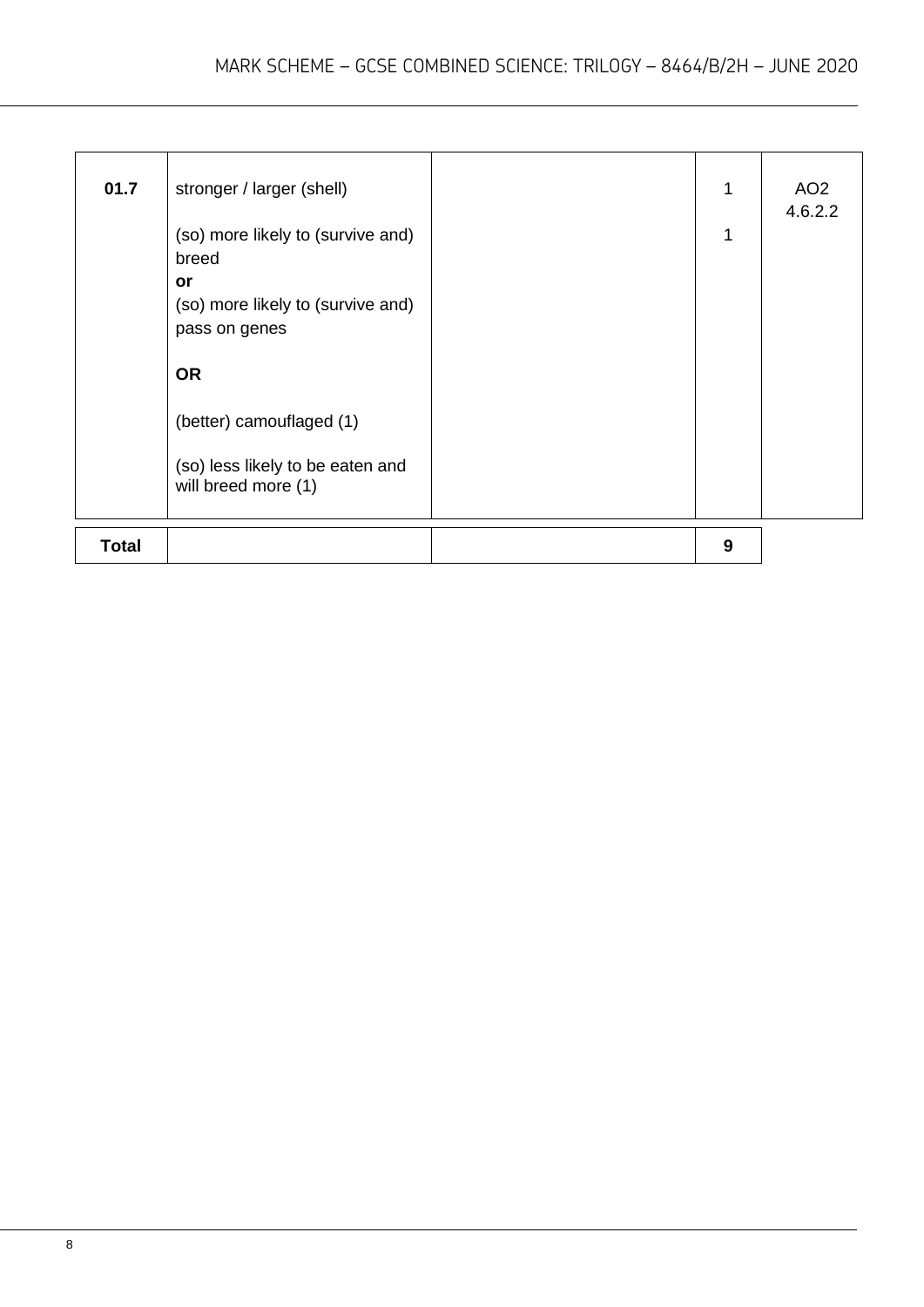| Question | <b>Answers</b>                                                                                                                                                                                                                                                                                                                                                                                                                                                                                        | <b>Extra information</b> | <b>Mark</b> | AO /<br>Spec. Ref.                           |
|----------|-------------------------------------------------------------------------------------------------------------------------------------------------------------------------------------------------------------------------------------------------------------------------------------------------------------------------------------------------------------------------------------------------------------------------------------------------------------------------------------------------------|--------------------------|-------------|----------------------------------------------|
| 02.1     | any four from:<br>(stimulus is) detected by the<br>receptor<br>• (initiates) an electrical impulse<br>• (impulse) travels via the<br>neurones<br>• sensory, relay and motor<br>• crosses synapses<br>• (crosses synapses) as a<br>chemical                                                                                                                                                                                                                                                            | allow in this order only | 4           | AO <sub>1</sub><br>AO <sub>2</sub><br>4.5.2  |
| 02.2     | Level 2: The method would lead to the production of a valid<br>outcome. All key steps are identified and logically sequenced.                                                                                                                                                                                                                                                                                                                                                                         |                          | $3 - 4$     | AO <sub>2</sub>                              |
|          | <b>Level 1:</b> The method would not lead to a valid outcome. Some<br>relevant steps are identified, but links are not made clear.                                                                                                                                                                                                                                                                                                                                                                    |                          | $1 - 2$     | AO <sub>1</sub>                              |
|          | No relevant content                                                                                                                                                                                                                                                                                                                                                                                                                                                                                   |                          | $\mathbf 0$ | 4.5.2<br>RPA <sub>6</sub>                    |
|          | <b>Indicative content</b><br>• select at least 3 people<br>• do reaction time test at least 3 times using right hand<br>• details on how to do test in valid manner<br>$\bullet$ find a mean<br>• remove anomalous readings<br>• repeat for each person for left hand<br>• select people of same age<br>• select people of same gender<br>• same time of day<br>• other control such as amount of coffee, sleep.<br>To access level 2 the right hand and left hand of each person must<br>be compared |                          |             |                                              |
| 02.3     | $\underline{(0.2 + 0.4 + 0.3 + 0.4 + 0.2 + 0.3)}$<br>or<br>1.8                                                                                                                                                                                                                                                                                                                                                                                                                                        |                          | 1           | AO <sub>2</sub><br>4.5.2<br>RPA <sub>6</sub> |
|          | 6<br>0.3                                                                                                                                                                                                                                                                                                                                                                                                                                                                                              |                          | 1           |                                              |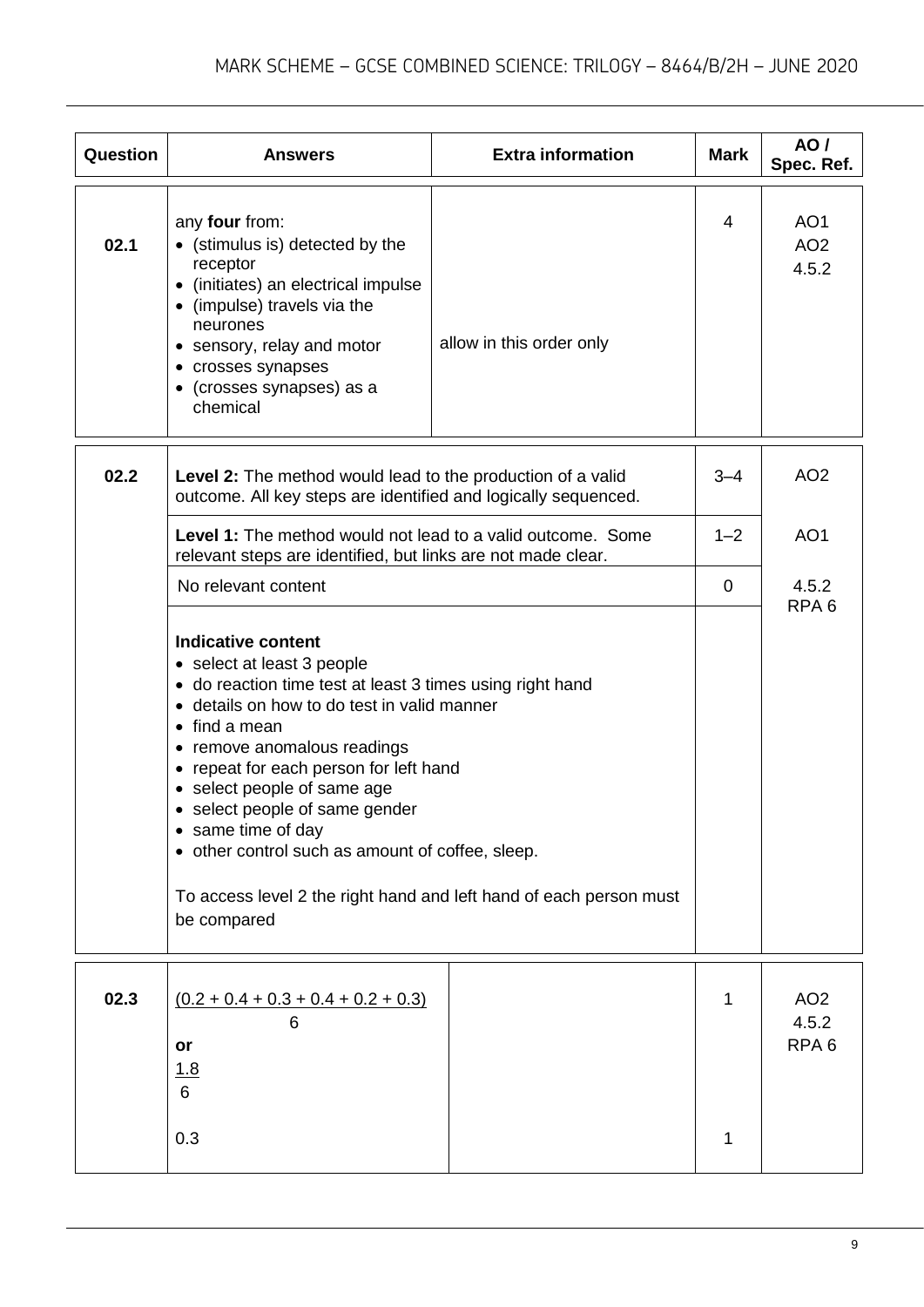| 02.4         | reaction time                                                                                                          | allow time                                                                                                                          | 1  | AO <sub>2</sub><br>4.5.2<br>RPA <sub>6</sub> |
|--------------|------------------------------------------------------------------------------------------------------------------------|-------------------------------------------------------------------------------------------------------------------------------------|----|----------------------------------------------|
| 02.5         | students who play tennis<br>(regularly) had shorter / faster<br>(mean) reaction time(s)                                |                                                                                                                                     | 1  | AO <sub>3</sub><br>4.5.2<br>RPA <sub>6</sub> |
| 02.6         | any one from:<br>• overlap in times between two<br>groups<br>• small difference in (mean) times<br>• small sample used | allow correctly described as<br>comparative data<br>allow students who did not<br>play tennis may have played<br>other (ball) games | 1  | AO <sub>3</sub><br>4.5.2<br>RPA <sub>6</sub> |
| <b>Total</b> |                                                                                                                        |                                                                                                                                     | 13 |                                              |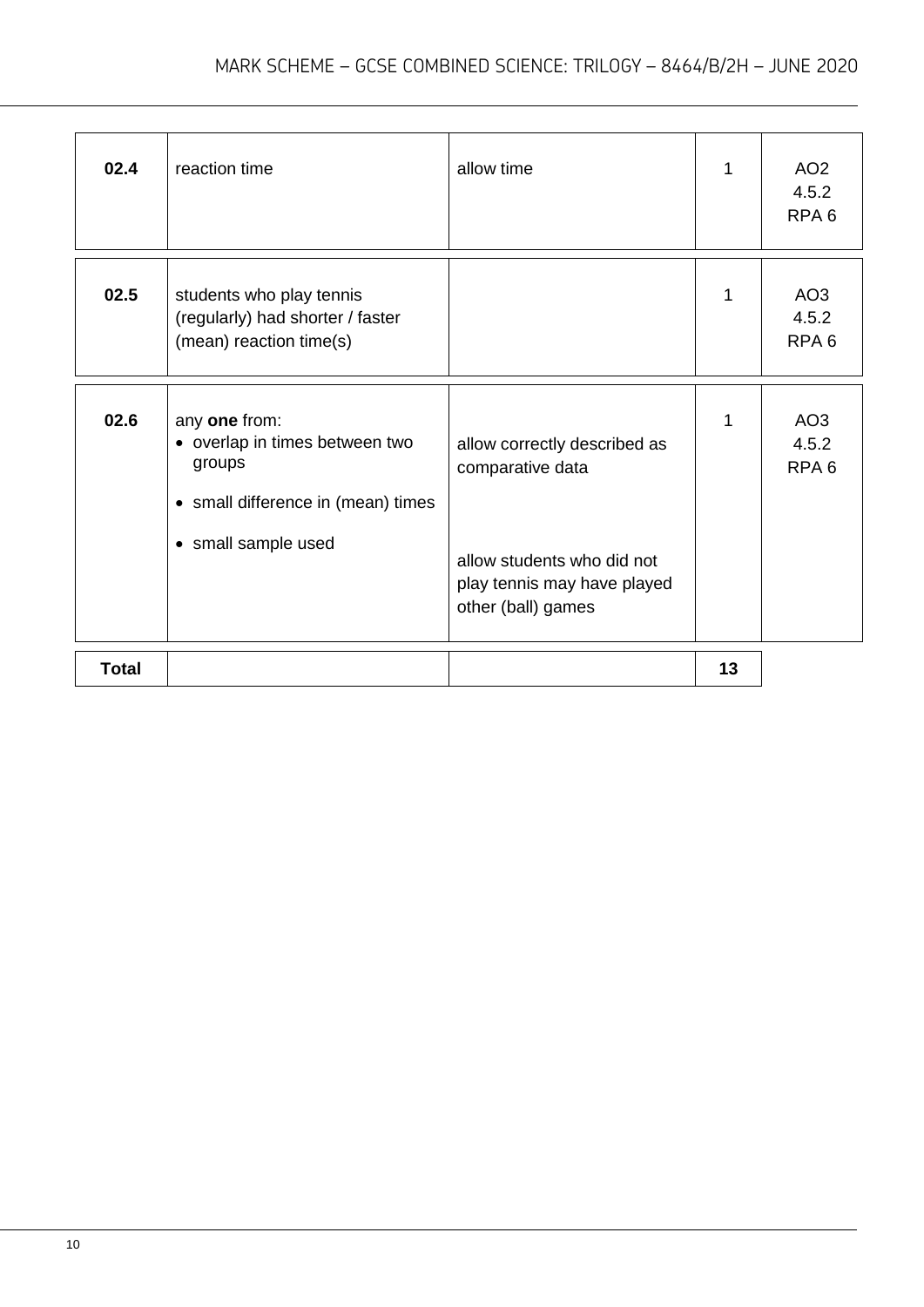| Question | <b>Answers</b>                                                                                                                                                             | <b>Extra information</b>                                                                                                                                                                                                 | <b>Mark</b>       | AO/<br>Spec. Ref.                     |
|----------|----------------------------------------------------------------------------------------------------------------------------------------------------------------------------|--------------------------------------------------------------------------------------------------------------------------------------------------------------------------------------------------------------------------|-------------------|---------------------------------------|
| 03.1     | the variety of all the different<br>species (of organisms) on Earth<br>or<br>the variety of all the different<br>species (of organisms) in a<br>habitat / area / ecosystem |                                                                                                                                                                                                                          | 1                 | AO <sub>1</sub><br>4.7.3.1            |
| 03.2     | any one from:<br>• compost / fertiliser<br>• (burned as) a fuel                                                                                                            | allow to grow food / crops /<br>plants<br>allow to improve soil texture                                                                                                                                                  | $\mathbf{1}$      | AO <sub>1</sub><br>4.7.3.3            |
| 03.3     | decay / burning of peat releases<br>carbon dioxide (into the<br>atmosphere)<br>which is increasing global<br>warming                                                       | do not accept peat bogs release<br>carbon dioxide into the<br>atmosphere<br>allow a description of global<br>warming or consequences<br>if no other mark awarded allow<br>removal of a carbon sink / store<br>for 1 mark | $\mathbf{1}$<br>1 | AO <sub>1</sub><br>4.7.3.3<br>4.7.3.5 |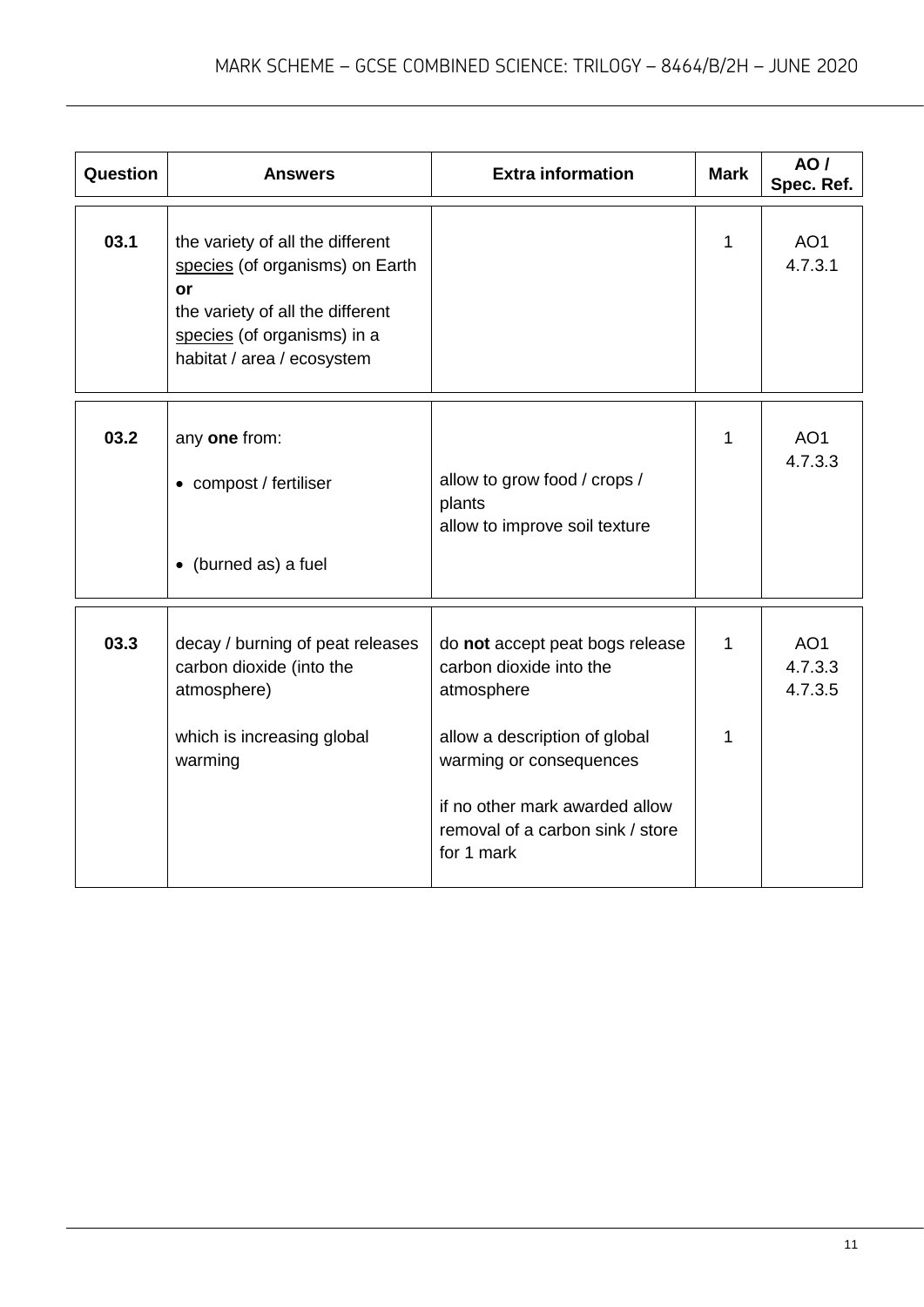| 03.4         | any two from:<br>• takes minerals from the soil<br>as crops are harvested /<br>removed<br>• leads to soil erosion<br>• farmers have to use fertilisers<br>which pollute water / streams /<br>lakes<br>• burning crop waste produces<br>carbon dioxide<br>• using large farm machinery<br>causes soil compaction | ignore nutrients<br>allow burning crop waste causes<br>global warming<br>allow using large farm<br>machinery releases carbon<br>dioxide | $\overline{2}$ | AO <sub>3</sub><br>4.7.3.2<br>4.7.3.3<br>4.7.3.5<br>4.7.3.6 |
|--------------|-----------------------------------------------------------------------------------------------------------------------------------------------------------------------------------------------------------------------------------------------------------------------------------------------------------------|-----------------------------------------------------------------------------------------------------------------------------------------|----------------|-------------------------------------------------------------|
| 03.5         | antibiotic passed into the<br>environment in animal faeces /<br>urine / sewage<br>or<br>antibiotic in animal faeces /<br>urine / sewage flows into rivers                                                                                                                                                       |                                                                                                                                         | 1              | AO <sub>2</sub>                                             |
|              | bacteria in water / land become<br>antibiotic resistant                                                                                                                                                                                                                                                         | allow named water or land<br>pathogen such as typhoid /<br>cholera / E coli                                                             | 1              | AO <sub>2</sub>                                             |
|              | some of these bacteria are<br>human pathogens                                                                                                                                                                                                                                                                   |                                                                                                                                         | 1              | AO <sub>3</sub>                                             |
|              | (so) cause (human) diseases<br>which now cannot be cured<br>because they are antibiotic<br>resistant                                                                                                                                                                                                            |                                                                                                                                         | 1              | AO <sub>3</sub><br>4.6.3.4<br>4.7.3.2                       |
|              |                                                                                                                                                                                                                                                                                                                 | If no other marks awarded allow<br>1 mark for mention of antibiotics<br>in milk / meat being consumed<br>by humans.                     |                |                                                             |
| <b>Total</b> |                                                                                                                                                                                                                                                                                                                 |                                                                                                                                         | 10             |                                                             |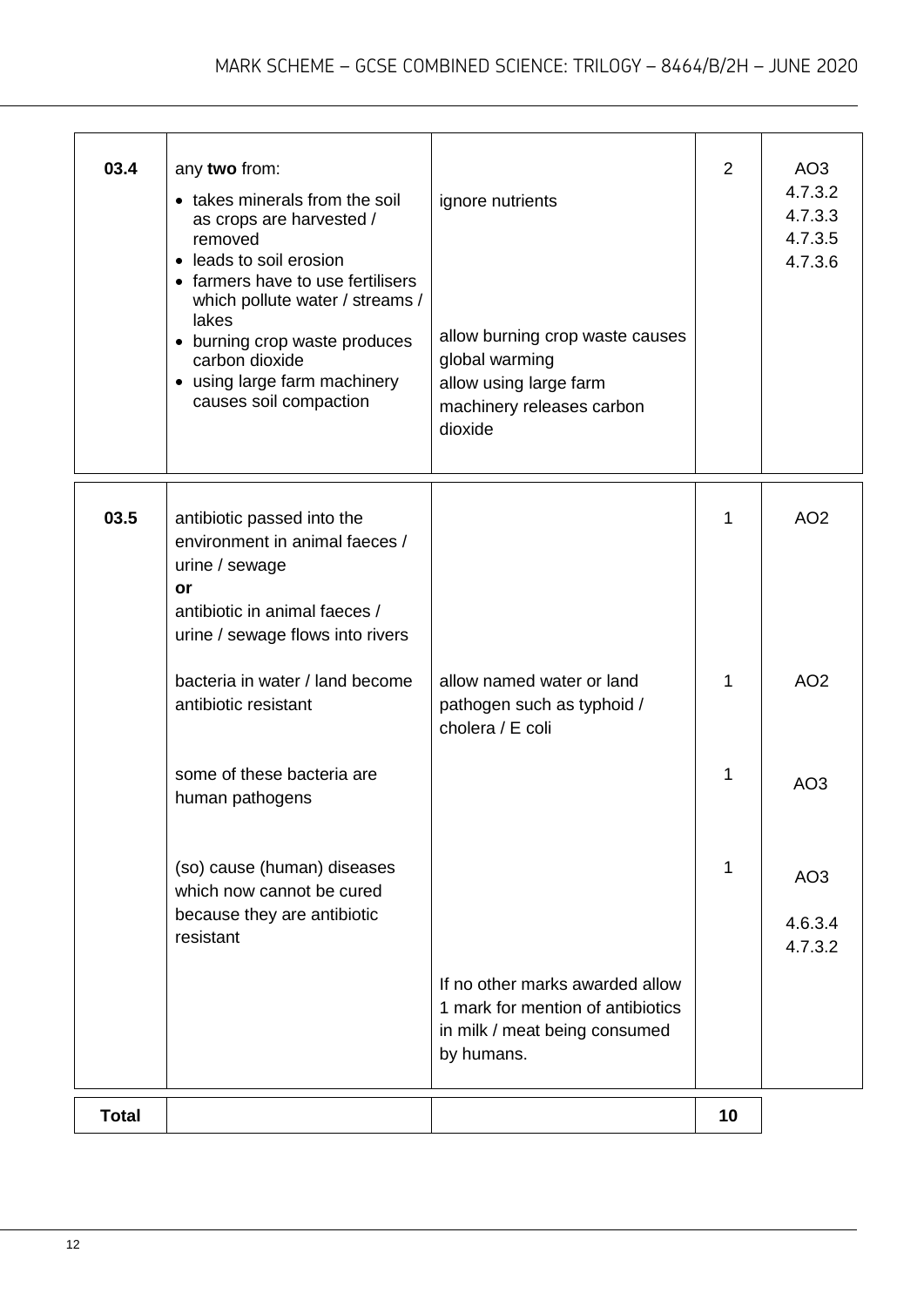| Question | <b>Answers</b>                                                                  |                                                                                                |                    | <b>Extra information</b>                                                                                                         | <b>Mark</b> | AO/<br>Spec. Ref.                                |
|----------|---------------------------------------------------------------------------------|------------------------------------------------------------------------------------------------|--------------------|----------------------------------------------------------------------------------------------------------------------------------|-------------|--------------------------------------------------|
| 04.1     | four daughter cells are formed<br>the parent cell divides twice                 |                                                                                                |                    |                                                                                                                                  | 1<br>1      | AO <sub>1</sub><br>4.6.1.2                       |
| 04.2     | thyroid (gland)<br>adrenal (gland)<br>ovary / ovaries                           |                                                                                                | in this order only |                                                                                                                                  | 1<br>1<br>1 | AO <sub>1</sub><br>4.5.3.1                       |
| 04.3     | <b>Hormone</b><br>Luteinising<br>hormone (LH)<br><b>Adrenaline</b><br>Glucagon  | Name of gland which<br>releases hormone<br>Pituitary gland<br>Adrenal gland<br><b>Pancreas</b> |                    | Target organ of<br>hormone<br>Ovary<br>Heart / lungs /<br>liver<br>Liver / muscle                                                | 1<br>1<br>1 | AO <sub>2</sub><br>4.5.3.3<br>4.5.3.6<br>4.5.3.2 |
| 04.4     | only need 1 parent plant<br>will produce (many genetically)<br>identical plants |                                                                                                | process<br>time    | allow for 1 mark it is a faster<br>allow for 1 mark will produce a<br>large number of plants at one<br>ignore clones unqualified | 1<br>1      | AO <sub>3</sub><br>4.6.1.1                       |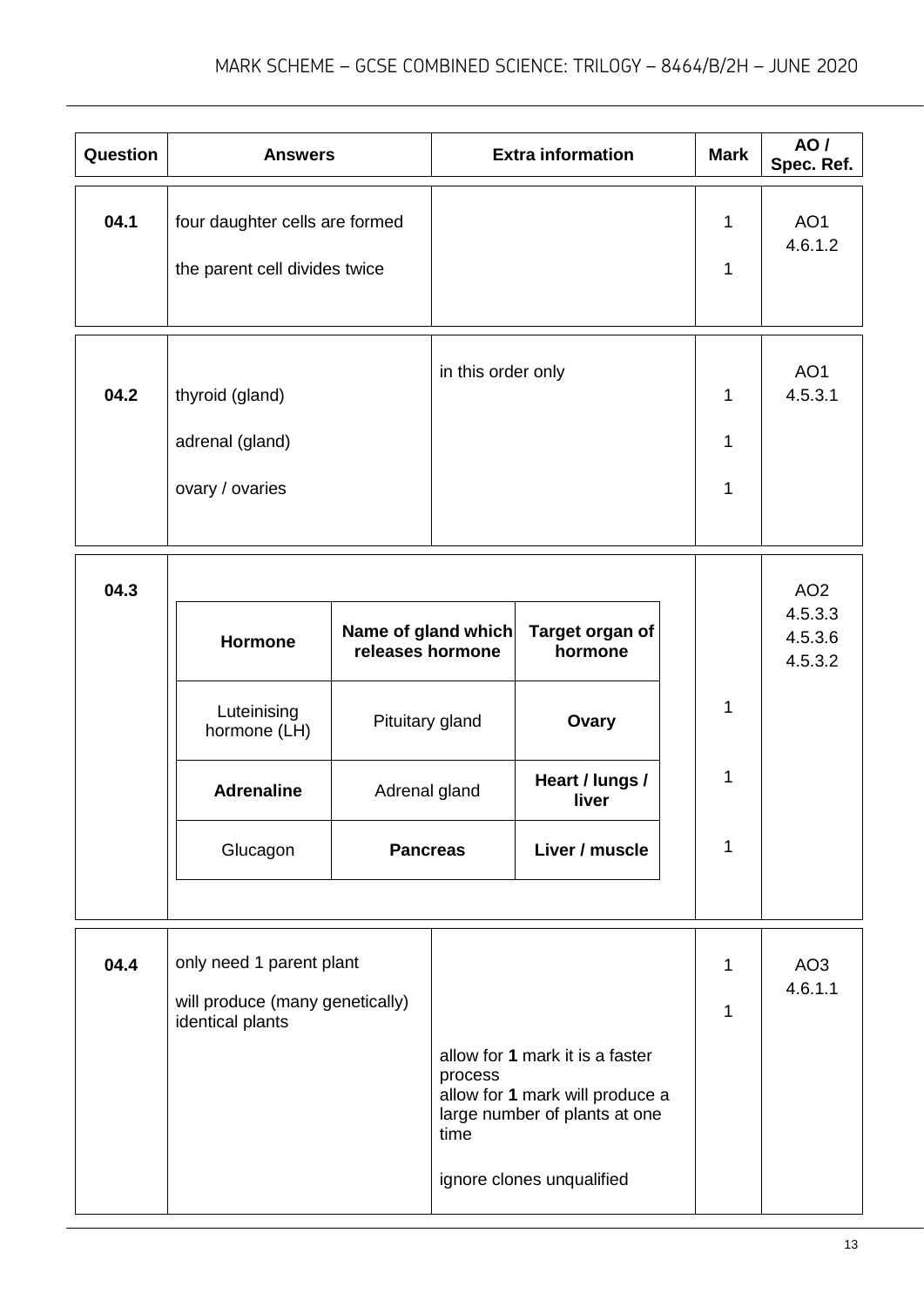| 04.5         | any two from:<br>• genetically identical so will all<br>be susceptible to same<br>diseases / pathogens<br>• no genetic variety for new<br>colours / characteristics to<br>offer customers<br>• no genetic variety leads to<br>weaker / unhealthy plants<br>(due to lack of evolution) | 2  | AO3<br>4.6.1.1<br>4.6.2.2 |
|--------------|---------------------------------------------------------------------------------------------------------------------------------------------------------------------------------------------------------------------------------------------------------------------------------------|----|---------------------------|
| <b>Total</b> |                                                                                                                                                                                                                                                                                       | 12 |                           |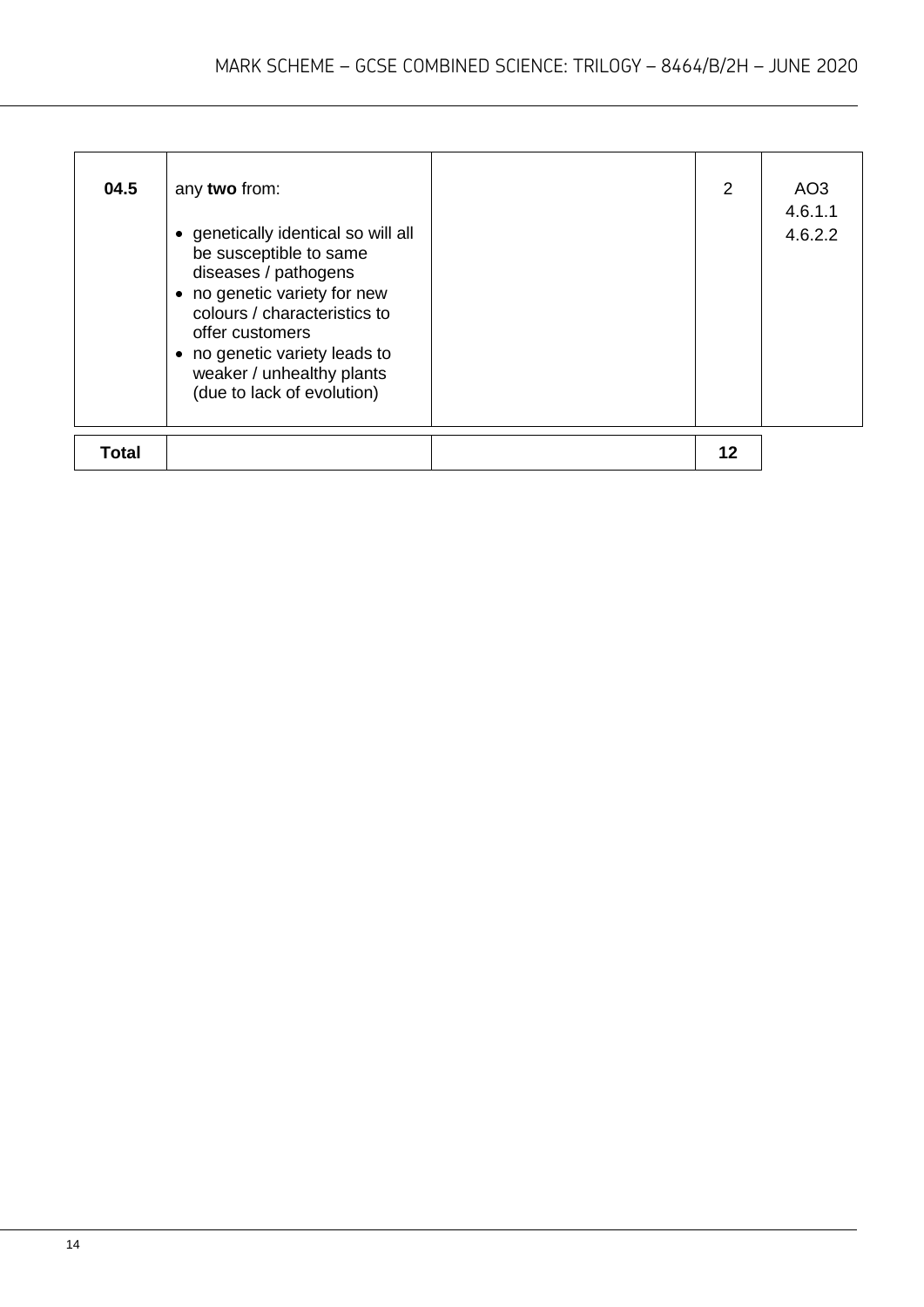| Question | <b>Answers</b>                                                                           |           |           |           |  | <b>Extra information</b>                                                                                               | <b>Mark</b>  | <b>AO</b> /<br>Spec. Ref.             |
|----------|------------------------------------------------------------------------------------------|-----------|-----------|-----------|--|------------------------------------------------------------------------------------------------------------------------|--------------|---------------------------------------|
| 05.1     | (male gametes) X and Y                                                                   |           |           |           |  |                                                                                                                        | $\mathbf{1}$ | AO1                                   |
|          | all offspring correct                                                                    |           |           |           |  | allow correct offspring from<br>incorrect gametes                                                                      | $\mathbf{1}$ | AO <sub>2</sub>                       |
|          | <b>Female</b>                                                                            |           |           |           |  |                                                                                                                        |              | 4.6.1.6                               |
|          |                                                                                          |           | $\sf X$   | X         |  |                                                                                                                        |              |                                       |
|          | X                                                                                        | <b>XX</b> | XX        |           |  |                                                                                                                        |              |                                       |
|          | <b>Male</b>                                                                              | Y         | <b>XY</b> | <b>XY</b> |  |                                                                                                                        |              |                                       |
|          |                                                                                          |           |           |           |  |                                                                                                                        |              |                                       |
| 05.2     | It is (50%) chance if sperm cells<br>which fertilised the egg has X<br>(or Y) chromosome |           |           |           |  | allow each / every child / baby /<br>pregnancy has a 50% chance of<br>being male or female (so can be<br>all same sex) | $\mathbf{1}$ | AO <sub>2</sub><br>4.6.1.6<br>4.6.1.4 |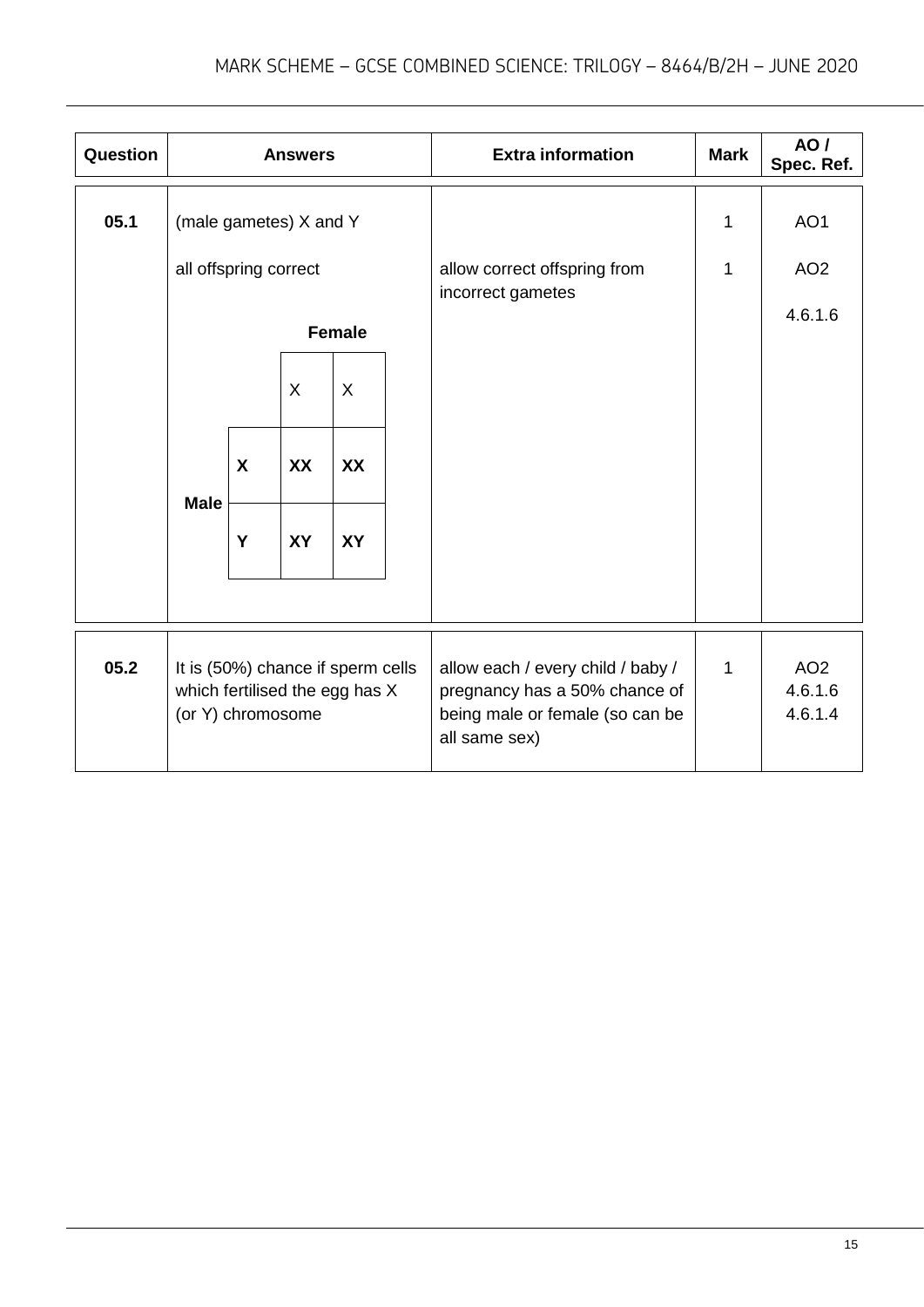| 05.3 | both parents shown as<br>heterozygous                                                                                           |   |                                 |           |  |                                                    | $\mathbf 1$  | AO <sub>2</sub>                       |
|------|---------------------------------------------------------------------------------------------------------------------------------|---|---------------------------------|-----------|--|----------------------------------------------------|--------------|---------------------------------------|
|      | derivation correct to show 1<br>unaffected, 2 carriers and 1<br>affected offspring.                                             |   |                                 |           |  | allow correct derivation from<br>incorrect gametes | $\mathbf{1}$ | AO <sub>2</sub>                       |
|      | Woman                                                                                                                           |   |                                 |           |  |                                                    |              |                                       |
|      | $\top$<br>t                                                                                                                     |   |                                 |           |  |                                                    |              |                                       |
|      | Man                                                                                                                             | T | <b>TT</b>                       | <b>Tt</b> |  |                                                    |              |                                       |
|      |                                                                                                                                 | t | <b>Tt</b>                       | tt        |  |                                                    |              |                                       |
|      | tt identified as offspring with CF                                                                                              |   |                                 |           |  |                                                    | 1            | AO <sub>2</sub>                       |
|      | correct ratio / probability from<br>their derivations of tt e.g. 1:3, 1                                                         |   |                                 |           |  |                                                    | 1            | AO <sub>3</sub>                       |
|      | in 4, 25%, 0.25                                                                                                                 |   |                                 |           |  |                                                    |              | 4.6.1.5<br>4.6.1.4                    |
| 05.4 | any three from:<br>does not need IVF which is<br>$\bullet$<br>stressful / invasive                                              |   |                                 |           |  |                                                    | 3            | AO <sub>3</sub><br>4.5.3.5<br>4.6.1.5 |
|      | higher chance of successful<br>$\bullet$<br>pregnancy as risk of<br>miscarriage is low compared<br>to (30%) success rate of IVF |   |                                 |           |  |                                                    |              |                                       |
|      | the test is freely available<br>٠                                                                                               |   | allow method 2 is not available |           |  |                                                    |              |                                       |
|      | the test can be carried out<br>$\bullet$<br>even once the mother is<br>pregnant                                                 |   |                                 |           |  | to all couples who want it                         |              |                                       |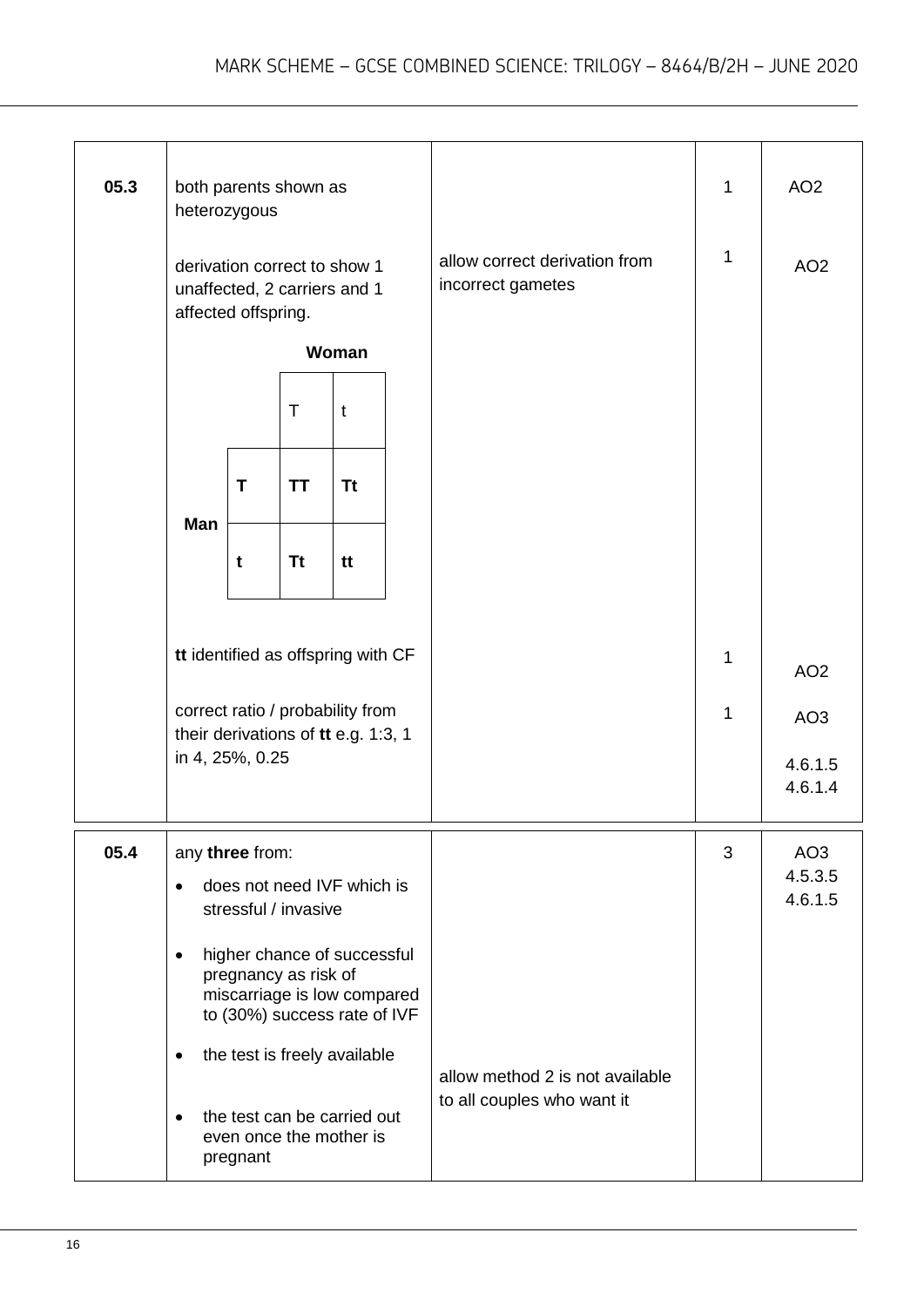| 05.5         | any one from:<br>• child will (definitely) not have<br><b>CF</b><br>• do not need to consider<br>termination<br>• it is a way to have a child<br>if couples are having fertility<br>problems | 1  | AO <sub>3</sub><br>4.5.3.5<br>4.6.1.5 |
|--------------|----------------------------------------------------------------------------------------------------------------------------------------------------------------------------------------------|----|---------------------------------------|
| <b>Total</b> |                                                                                                                                                                                              | 11 |                                       |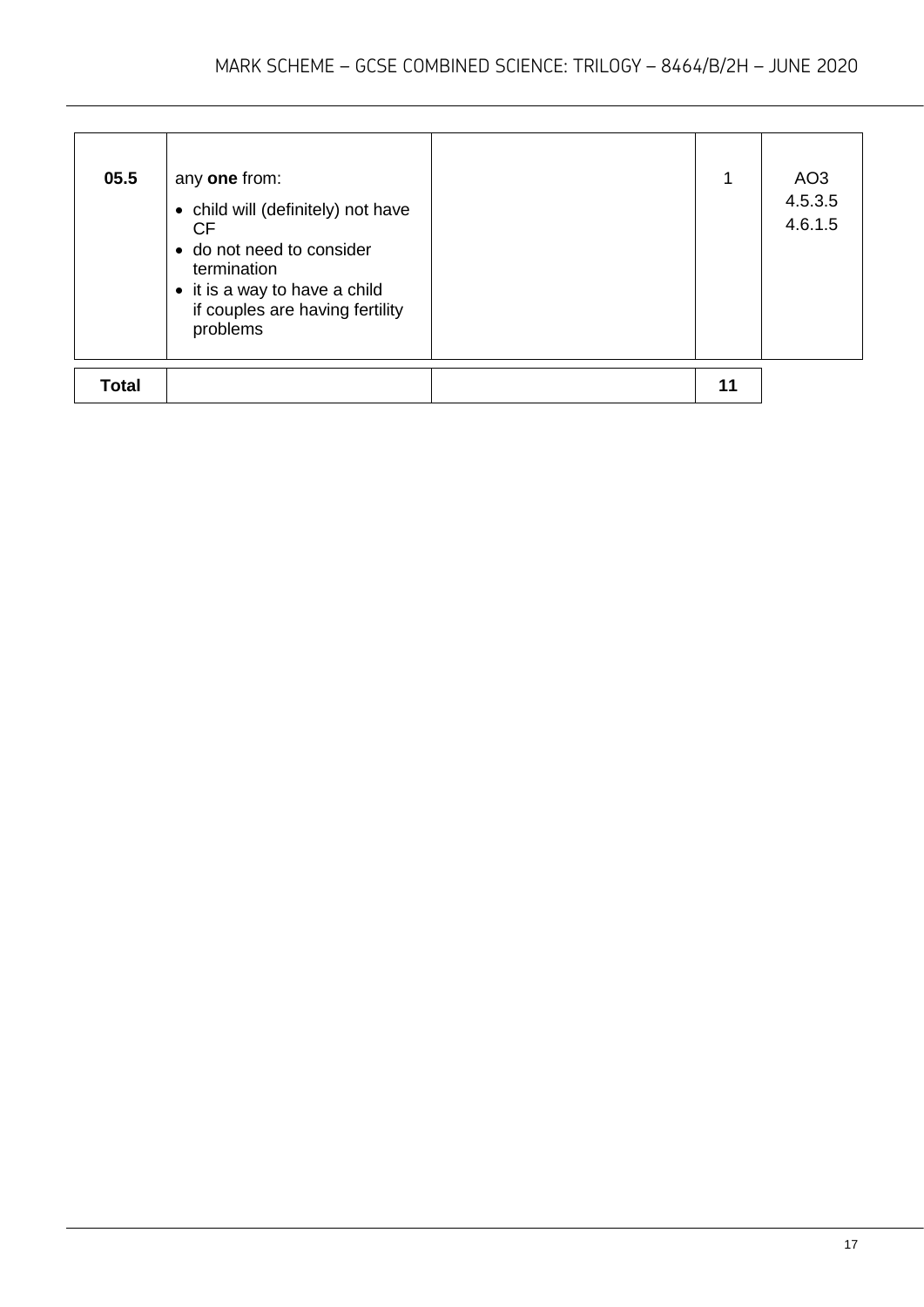| Question     | <b>Answers</b>                                                                    | <b>Extra information</b>                                                                       | <b>Mark</b>             | AO/<br>Spec. Ref.          |
|--------------|-----------------------------------------------------------------------------------|------------------------------------------------------------------------------------------------|-------------------------|----------------------------|
| 06.1         | archaea                                                                           | allow archea or archaia as<br>phonetic spelling                                                | 1                       | AO <sub>1</sub><br>4.6.4   |
| 06.2         | horizontal line from -415<br>to -65 (labelled ammonites)                          | allow -410 to -420 for -415 (to<br>$-65)$<br>allow oblique line                                | 1                       | AO <sub>2</sub><br>4.6.3.3 |
| 06.3         | ammonites = 350 (million years)<br>and<br>trilobites = $266$ (million years)      | allow range 345 to 355                                                                         | 1                       | AO <sub>2</sub><br>4.6.3.3 |
|              | 84 million (years) or 84 000 000                                                  | allow correct calculation from<br>their answer for ammonites<br>allow answers in standard form | 1                       |                            |
| 06.4         | 68 and 96<br>$[(96-68) \div 68] \times 100$<br>41.17647<br>or<br>41.2<br>or<br>41 | allow +/- half a small square                                                                  | 1<br>1<br>1             | AO <sub>2</sub><br>4.6.3.3 |
| <b>Total</b> |                                                                                   |                                                                                                | $\overline{\mathbf{7}}$ |                            |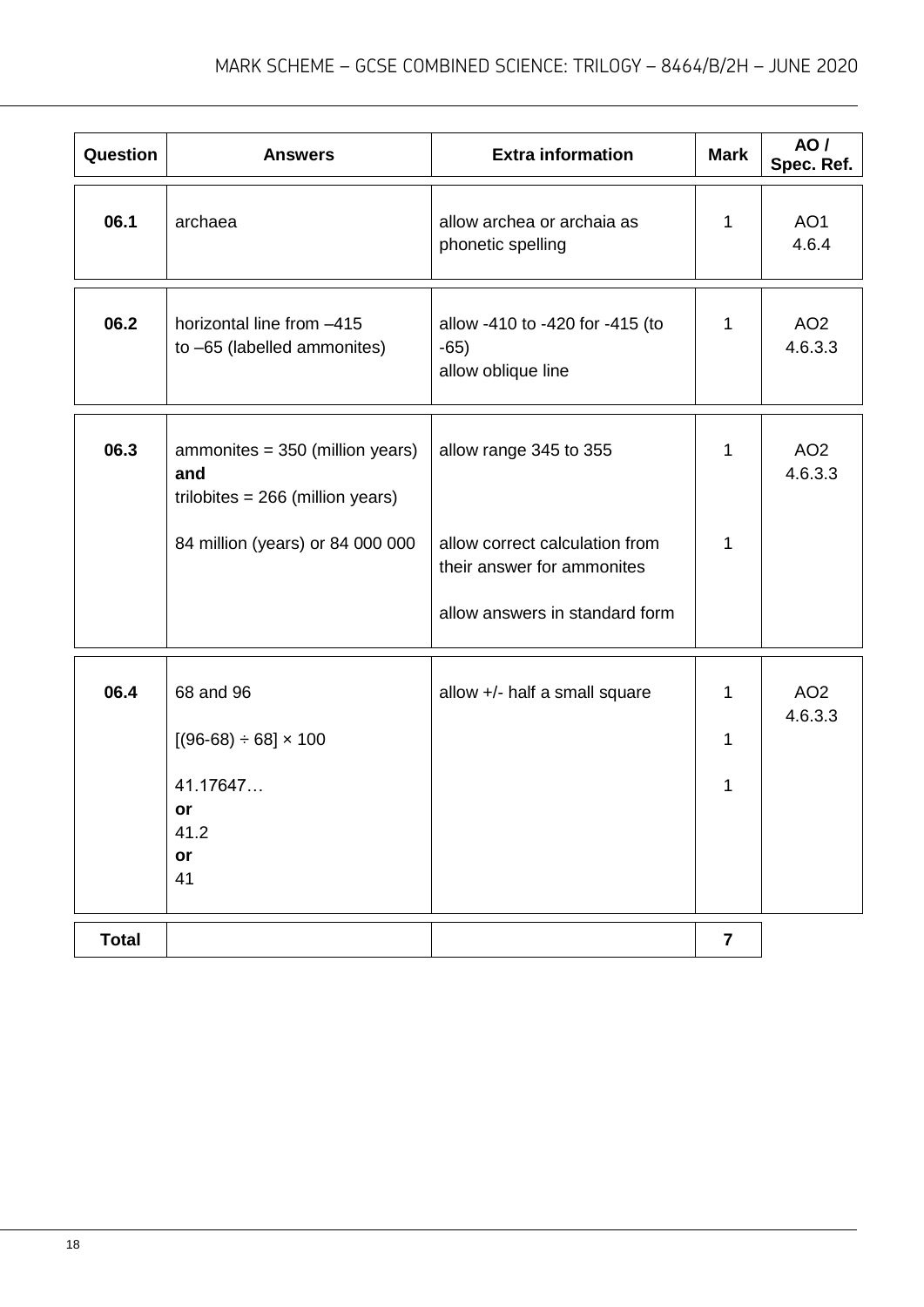| Question | <b>Answers</b>                                                                                                                                                                                                                                                                                                                                                                                                                                                                                                                                                                                                                                                                                                                                                                                                                                                                           | <b>Extra information</b> | <b>Mark</b> | AO/<br>Spec. Ref.                        |
|----------|------------------------------------------------------------------------------------------------------------------------------------------------------------------------------------------------------------------------------------------------------------------------------------------------------------------------------------------------------------------------------------------------------------------------------------------------------------------------------------------------------------------------------------------------------------------------------------------------------------------------------------------------------------------------------------------------------------------------------------------------------------------------------------------------------------------------------------------------------------------------------------------|--------------------------|-------------|------------------------------------------|
| 07.1     | Level 2: Scientifically relevant facts, events or processes are<br>identified and given in detail to form an accurate account.                                                                                                                                                                                                                                                                                                                                                                                                                                                                                                                                                                                                                                                                                                                                                           |                          |             | AO <sub>1</sub><br>4.7.3.4               |
|          | <b>Level 1:</b> Facts, events or processes are identified and simply<br>stated but their relevance is not clear.                                                                                                                                                                                                                                                                                                                                                                                                                                                                                                                                                                                                                                                                                                                                                                         |                          |             | 4.7.3.5<br>4.7.1.2<br>4.7.3.6<br>4.7.2.2 |
|          | No relevant content<br><b>Indicative content</b>                                                                                                                                                                                                                                                                                                                                                                                                                                                                                                                                                                                                                                                                                                                                                                                                                                         |                          |             |                                          |
|          |                                                                                                                                                                                                                                                                                                                                                                                                                                                                                                                                                                                                                                                                                                                                                                                                                                                                                          |                          |             |                                          |
|          | Reasons<br>• tropical rainforests cleared for land<br>• that land used to raise cattle, plant rice or plant crops such as<br>coffee<br>• land cleared for mining<br>• that land used to grow biofuels or palm oil<br>• (temperate) forests cut down for wood for building / paper<br>• (temperate) forests cleared for farming (wheat / sheep)<br><b>Effects</b><br>• less trees to take in carbon dioxide for photosynthesis<br>• decay by microorganisms respiring releases carbon dioxide<br>• burning waste wood releases carbon dioxide<br>• build-up of carbon dioxide in atmosphere leads to greenhouse<br>effect<br>build-up of carbon dioxide in atmosphere leads to global warming<br>$\bullet$<br>• consequences of global warming<br>• habitat loss<br>• leading to reduced biodiversity<br>• leading to soil erosion<br>Must consider both reasons and effects for Level 2. |                          |             |                                          |
|          |                                                                                                                                                                                                                                                                                                                                                                                                                                                                                                                                                                                                                                                                                                                                                                                                                                                                                          |                          |             |                                          |

| 07.2 | (forests) involve gas exchange |  | AO <sub>1</sub> |
|------|--------------------------------|--|-----------------|
|      | with the atmosphere            |  | 4.4.1.2         |